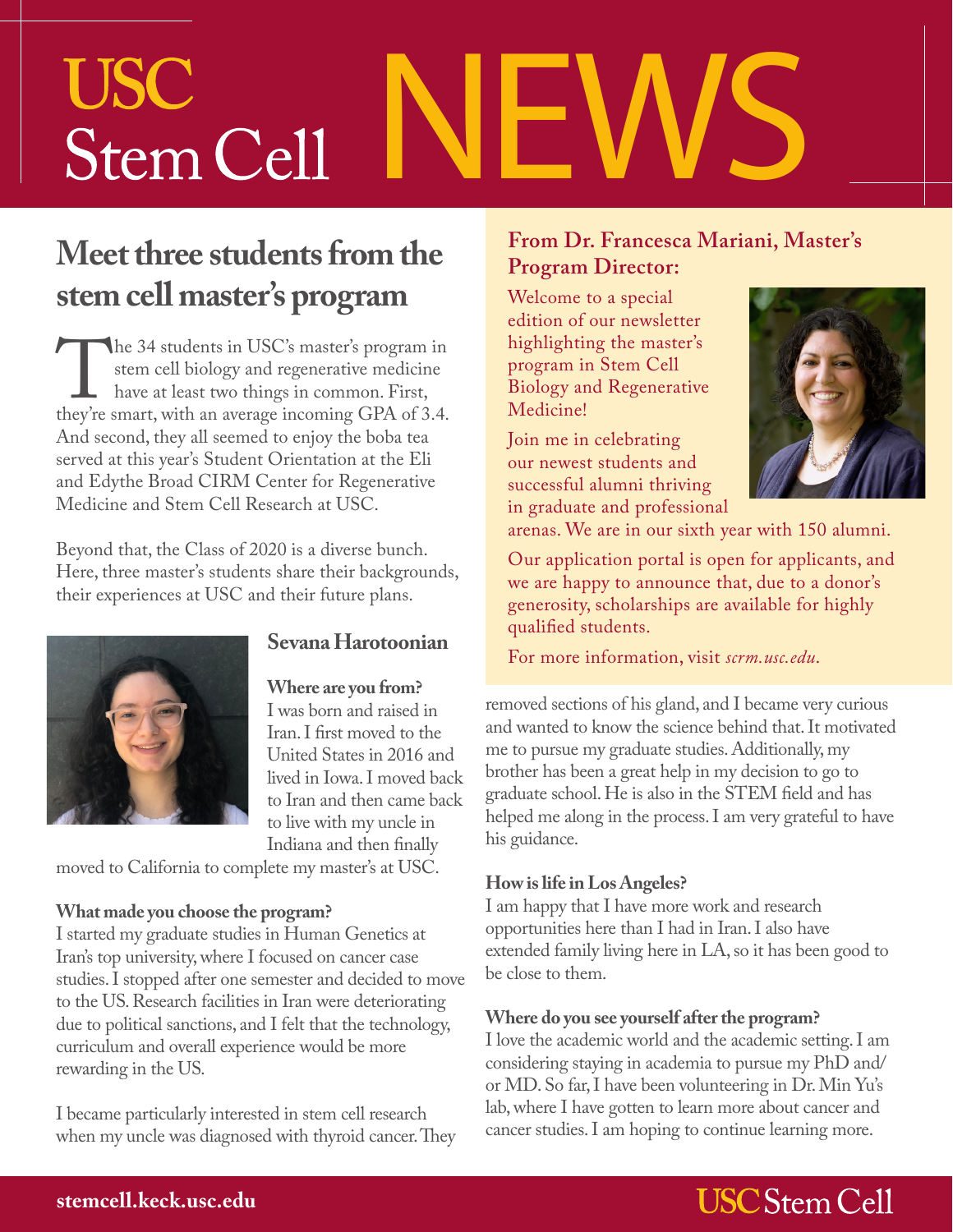

### **Nima Adhami**

**Where are you from?**  I was born and raised in Los Angeles and went to UCLA for my undergrad.

### **What made you choose the program?**

Growing up, I thought I wanted to be a doctor. After shadowing doctors in

the clinical setting, I realized I was more interested in research-based medicine, particularly stem cells. I feel like we are at the ground floor of a major breakthrough in the stem cell/science community, and I want to learn from the best of the best and be a part of these advancements.

I always wanted to pursue science, and felt motivated by the fact that both of my parents are engineers. I wanted to do well for them and make them proud.

### **What about the program stands out to you the most?**

I was surprised by the caliber of the faculty members and their extensive achievements. The discoveries that are being made here are happening at such a fast rate that there seems to be a large capacity for rapid discovery. I feel that I can put what I learn in class to use in real time. It's cool to see the curriculum translate to work in the lab.

Here at USC, since our cohort is small, I feel I get more personalized attention, and I am able to fire off as many questions as I need without having to wait for 50 other people to get their questions answered. The discussionbased learning is the best way to go for this type of curriculum, and the other students and I thrive off that.

### **How is life in Los Angeles?**

I am a die-hard Angeleno, born and raised. To me, LA is the place to be when it comes to advancements in science and modernization. USC is the quintessential LA school, because it is such a melting pot and is an accurate reflection of the city.

### **Where do you see yourself after the program?**

I hope to pursue my PhD, ideally with the PIBBS program here at USC. My ultimate goal is to make a lasting contribution to the stem cell field or research medicine. Hopefully, one day, I can come up with some discovery that clinicians can use to treat their patients.

## **Axel Hidalgo**

*Progressive Degree Student (simultaneously completing bachelor's and master's)*

### **Where are you from?**

I am from Cuidad Juarez, Mexico, and came to USC four years ago as an undergrad. For the first



two years, I commuted from Cuidad Juarez to USC.

### **What made you choose the program?**

As an undergrad, I began volunteering in Dr. Michael Bonaguidi's lab, studying neural stem cells. Having this exposure early on really motivated me to pursue my master's in the same department. As a progressive degree student, I have multiple advantages: I have an easier transition to life at USC, I have the flexibility to space out my classes and take as much or as little time as I want to complete both my bachelor's and master's, and I already knew some faculty, the department and its resources. It was a no brainer to pursue my master's at USC.

### **What about the program stands out to you the most?**

Being a part of this program has been the biggest learning experience of my life! There is an overwhelming amount of information, and there is something new to learn every day. I enjoy the exposure to all the faculty and their research, and being a part of the department. All the professors have been helpful, and I enjoy the tightknit classes. I can have all my questions answered, and it is cool to see everyone growing in their own ways. The learning feels more personalized in this setting.

### **How is life in Los Angeles?**

I love that LA is a big, busy, and colorful city. There is always something to do. Also, through my research and volunteer experiences, I've connected with the Spanishspeaking community in the LA area. Having someone speak the language and understand the culture goes a long way with connecting people in health and science.

### **Where do you see yourself after the program?**

I am hoping to start applying to medical school this year. During my gap year and all through medical school, I intend to pursue full-time research. After medical school, I hope to obtain my postdoc. I am interested in both clinical work and research.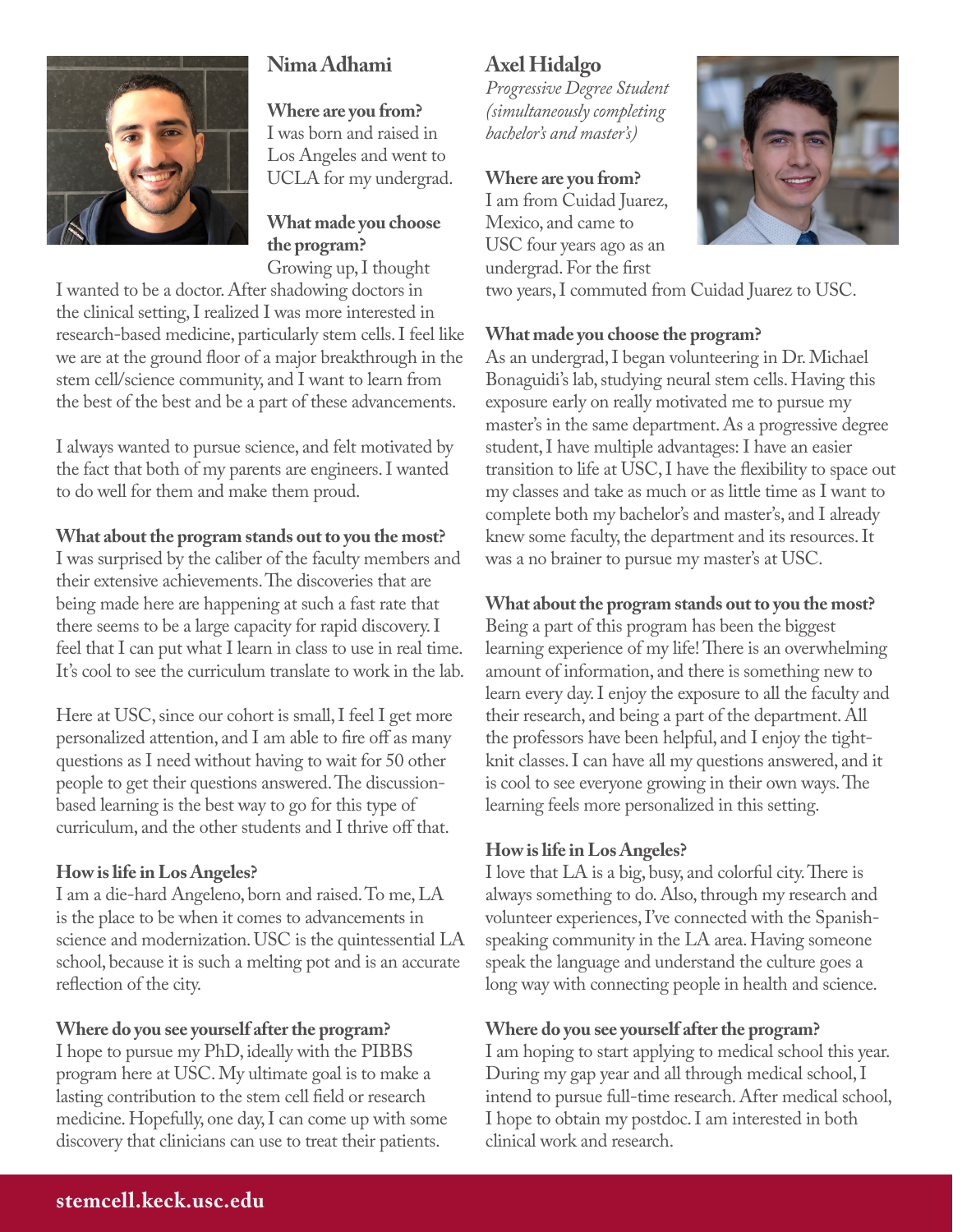# **Research highlights: Master's program co-authors**



*Embryonic mouse lung (Image by Riana Parvez, Seth Ruffins, and Elisabeth Rutledge)*

#### **Forthcoming**

**Charles Bramlett (Lu Lab):** "Clonal tracking using embedded viral barcoding and high-throughput sequencing," *Nature Protocols*

#### **2019**

**Joseph Elphingstone (Evseenko Lab):** "Lentiviral gene therapy for bone repair using human umbilical cord blood-derived mesenchymal stem cells," *Human Gene Therapy*

**Neel Hegde (Mariani Lab):** "Sox9+ messenger cells orchestrate large-scale skeletal regeneration in the mammalian rib," *Elife* 

**Kevin Liu, Matthew MacKay (Yu Lab): "**Circulating tumor cells exhibit metastatic tropism and reveal brain metastasis drivers," *Cancer Discovery* 

**Riana Parvez (McMahon Lab):** "Cellular recruitment by podocyte-derived pro-migratory factors in assembly of the human renal filter," *iScience*

**Riana Parvez (McMahon Lab):** "Morphogenesis of the kidney and lung requires branch-tip directed activity of the Adamts18 metalloprotease," *Developmental Biology*

**Gabriel Rocha, Carina Seah (Ichida Lab):** "Identification and therapeutic rescue of autophagosome and glutamate receptor defects in C9ORF72 and sporadic ALS neurons," *JCI Insight*

#### **2018**

**Nicholas Banks (Evseenko Lab):** "Genetic ablation of adenosine receptor A3 results in articular cartilage degeneration. *Journal of Molecular Medicine*. 2018.

**Nicholas Banks, Mila Scheinberg (Evseenko Lab):** "Drug-induced modulation of gp130 signaling prevents articular cartilage degeneration," *Annals of Rheumatic Disease*

**Nicholas Banks, Jospeh Elphingstone, Mila Scheinberg (Evseenko Lab):** "Mapping molecular landmarks of human skeletal ontogeny and pluripotent stem cellderived articular chondrocytes," *Nature Communications*

**Joseph Elphingstone (Evseenko Lab):** "CaMKII inhibition in human primary and pluripotent stem cellderived chondrocytes modulates effects of TGF-beta and BMP through SMAD signaling," *Osteoarthritis and Cartilage*

#### **2017**

**Jean-Paul Chadarevian (Ying Lab):** "A chemical-genetic approach reveals the opposing roles of GSK3-alpha and GSK3-beta in regulating embryonic stem cell fate," *Developmental Cell*

**Jean-Paul Chadarevian, Bryan Ruiz-Juarez (Ying Lab):**  "Cytoplasmic and nuclear TAZ exert distinct functions in regulating primed pluripotency," *Stem Cell Reports*

#### **2016**

**Sankalp Srivastava (Ying Lab):** "Induction of sitespecific chromosomal translocations in embryonic stem cells by CRISPR/Cas9," *Scientific Reports*

**Edward Trope (Ying Lab): "**Metabolism of pluripotent stem cells," *Frontiers in Biology.*